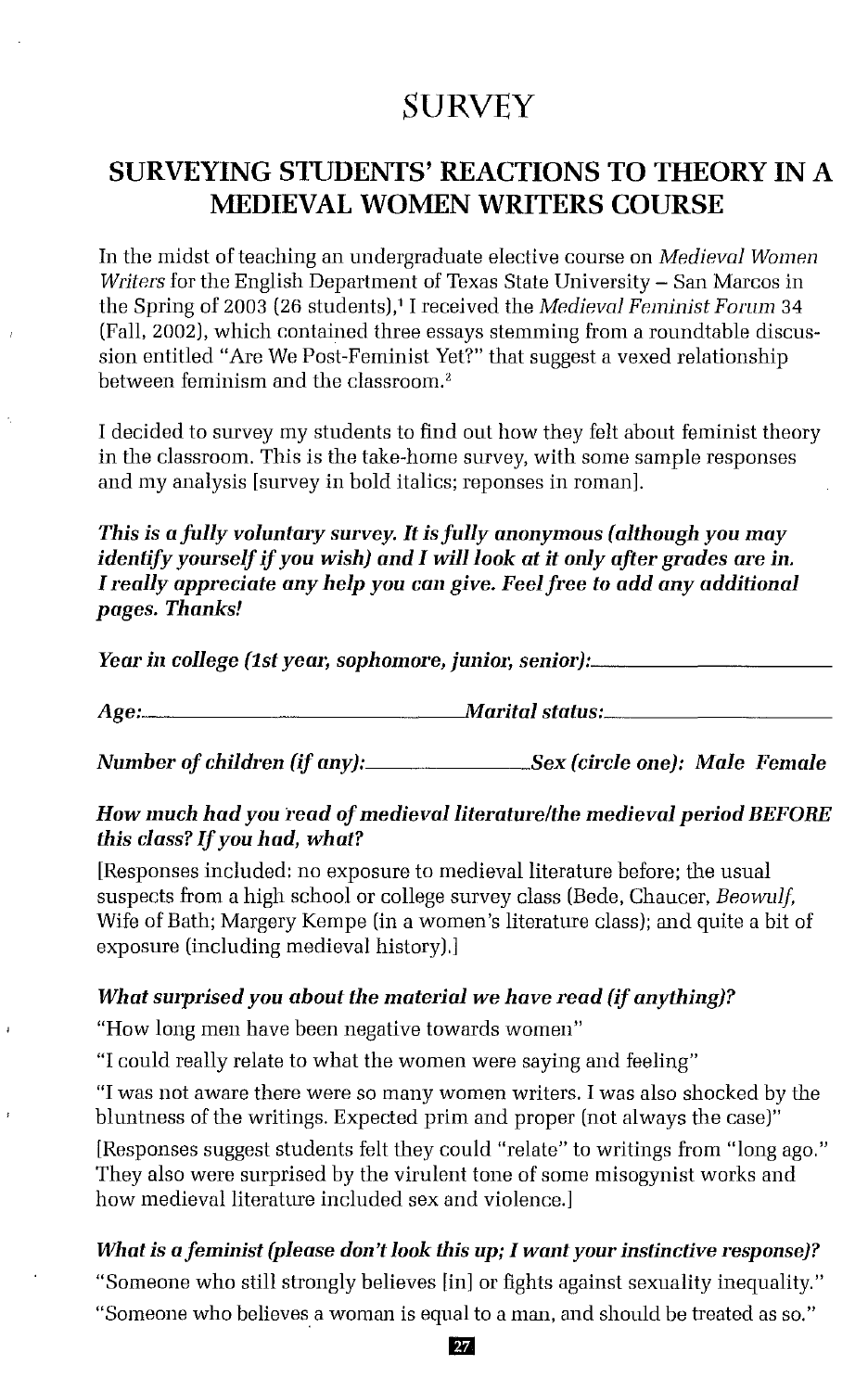"Someone, most likely a woman, who is trying to change the view of women in society, history or literature."

"A person (man or woman) who believes a woman to be superior to man." [this from a woman]

[Having encountered deep skepticism, if not hostility, towards feminists in first-year English classes, I was surprised and pleased to read that most students were sympathetic to or able to fairly objectively describe feminism/feminists.]

# *What is feminist theory?*

"I don't know."

"A theory about why women are historically perceived a certain way within a given context."

"Feminist theory is the use of textual evidence to support the idea that women were oppressed as a result of male domination."

[The responses to this question indicated to me that at some point "feminist theory" or, more accurately "theories," needs to be defined and discussed in the classroom. While feminist theory implicitly underpinned the course, I had little overt discussion of it and its place in the classroom. I think, in fact, such a discussion would be a good idea early on in the semester, with an occasional reprise.]

# *What is gender theory?*

"Speculation on the reinforcement of gender roles in literature."

"Gender theory is the belief that gender plays a deciding role in the determination of one's place in society."

"Vague, loosely-connected theories by stuffy academics which study how the sexes relate to each other."

[Again, as with feminist theory, the varied responses and occasional "I don't know" suggest that there is need to discuss what constitute feminist and gender theories so that all students are on the same page when thinking things through theoretically.]

## *What is the place (if any) of feminist and/or gender theory <i>in a class like* **Medieval Women Writers** *(keeping in mind and acknowledging the anachronistic use of the term "feminist" for the medieval period)?*

"It is what the women and men were writing about. It has every place."

"I feel that feminist and gender theory in the *Medieval Women Writers* class is extremely important in order for students to really understand a woman writer's position/point of view. Students need to know where these women writers are coming from."

"In literature we are often looking for common threads to link with present circumstances. Since literature has universal themes, past views of women tell us about present circumstances and reactions."

"These ideas are central in a class like this. They provide a framework for our thinking on the relations between men and women, even if terms like feminist didn't exist yet."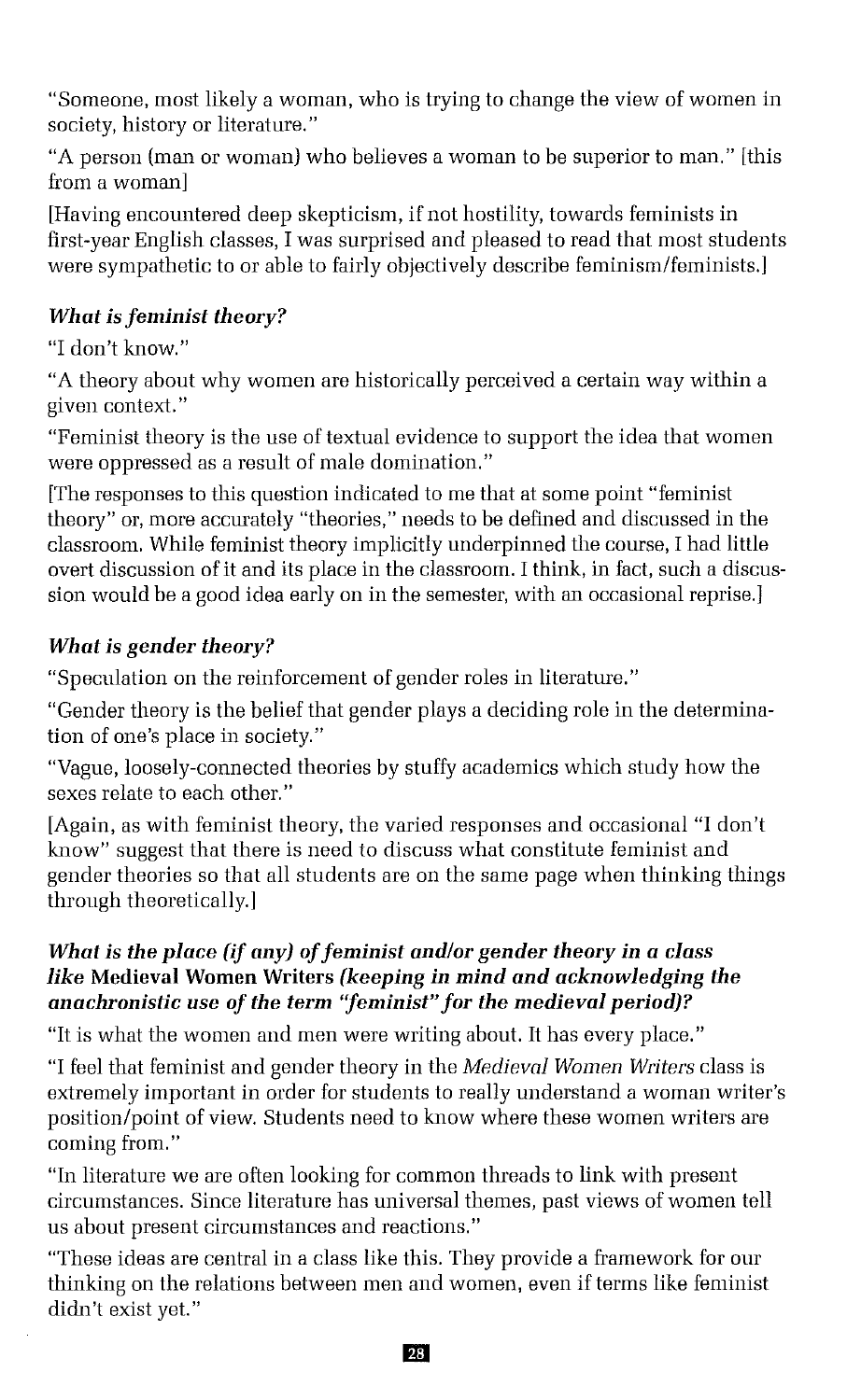[Only one student suggested that there was no place for feminist and/or gender theory in such a class, The rest were unanimous in maintaining that the presence of theory was key for understanding past literature.

## *Is there still* **a** *needforfeminism and/orfeminist theory? Is there still* **a** *need for feminism and/orfeminist theory in the classroom? Why or why not?*

"Yes, I think the media portrays it as 'power of women' with the notion of bra burnings; without learning of the male and female history of feminism, one cannot overcome such a stereotype."

"Yes, there still is a need for feminism and feminist theory today and in the classroom. There are still men out there trying to cancel out women power, if you know what I mean," [from a male student]

"Yes and no-1 think feminist has taken on a Nazi-like quality by some who seek to blame men and their 'rape culture' for the problems of women. However, historically, it is key to know what led to the attitudes of many women and why they felt oppressed." [from female student]

[Most students agreed that there is still a need for feminist theory in the classroom, including one asserting (disturbingly) that even today 'some students are viewed as being more intelligent because of their gender,' and suggesting that feminist theory allows for equality in the classroom.]

# *Did this classroom have not enough/too much/just the right amount of feminist/gender theory* **as** *an integral part of the curriculum? Explain.*

"Just the right amount. The misogynist viewpoints heavily introduced at the beginning of the course set a good starting ground for the rest of the semester."

"I found it ironic that 3 of the males in the classroom had very little to say in general and that only one was brave enough to ridicule women while I sympathized with them, Women have always been taken advantage of." [from a male student]

[Most students thought the class had the "right amount," though there is some difference in how students perceived discussion, especially since the overwhelming number of students in the class were women (only 5 men out of 26 students).]

# *Are we in* **a** *post-feminist age? If so, what does that mean?*

"Yes, because there are not as many demonstrations for women now."

"I think we are still in the feminist stage, but once the glass ceiling is gone, we will be post-feminist."

"No, If you go to dinner with a group of women and one man you will see this." [This question prompted the most varied responses from students and makes me think it would have been a good question to have asked the last day of class.]

# *How does this course fit into your life? Does it* **at** *all?Is there anyway this material* **or** *our discussions have affected you intellectually Ulld/orpersonally?Explain.*

"I was motivated by these strong smart women,"

"Actually, I was extremely impressed with this class and pleasantly surprised.